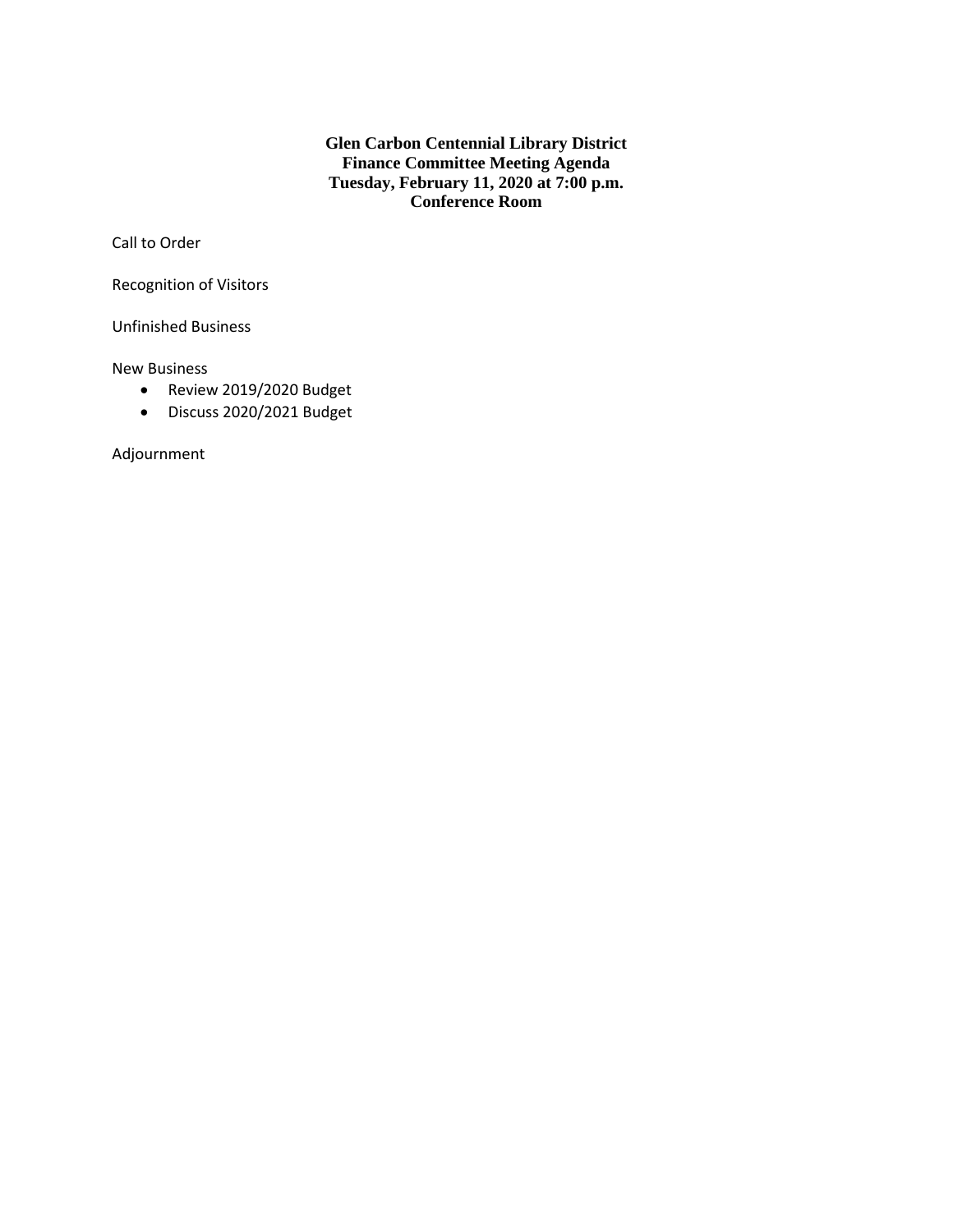Glen Carbon Centennial Library District Board of Trustees Finance Committee Minutes

February 11, 2020

Meeting called to order at 7:00 PM. In attendance: David Boduch, Chair Dave Klingensmith Marcella Starck Christine Gerrish, Library Director

The preliminary FY20/21 budget was reviewed. Committee asked the Director to present a tentative budget at the March 19, 2019 Board meeting.

The committee also reviewed the preliminary Personnel budget. More details will be available after the Personnel Committee has met.

A preliminary budget will be presented to the Board at the meeting on February 18, 2020.

Meeting Adjourned 8:02 PM

Respectfully submitted,

Christine Gerrish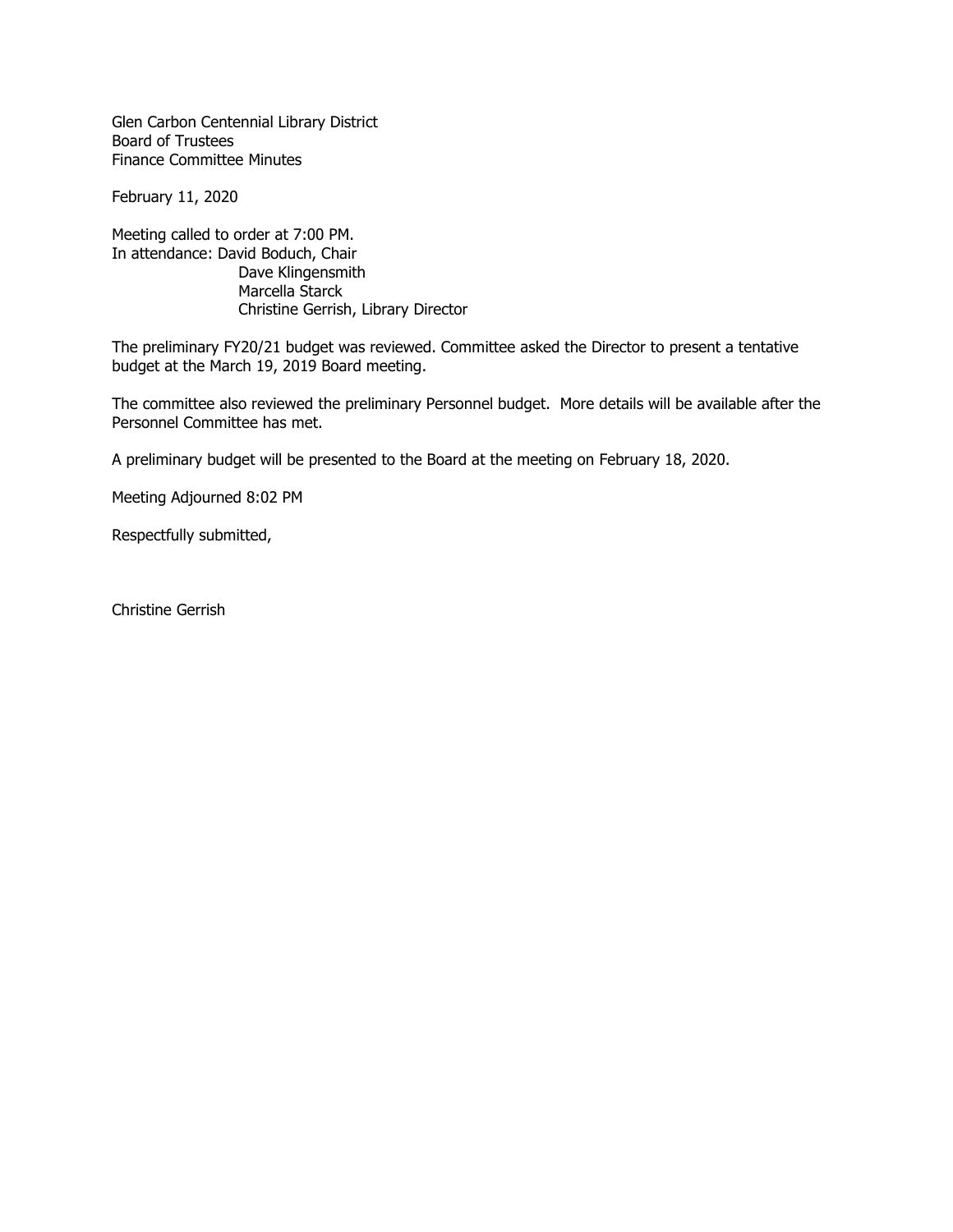**Glen Carbon Centennial Library District Personnel Committee Meeting Agenda Monday, February 24, 2020 at 5:00 p.m. Conference Room**

Call to Order

Recognition of Visitors

Unfinished Business

New Business

- Job Descriptions
- Discuss 2020/2021 Personnel Budget

Adjournment